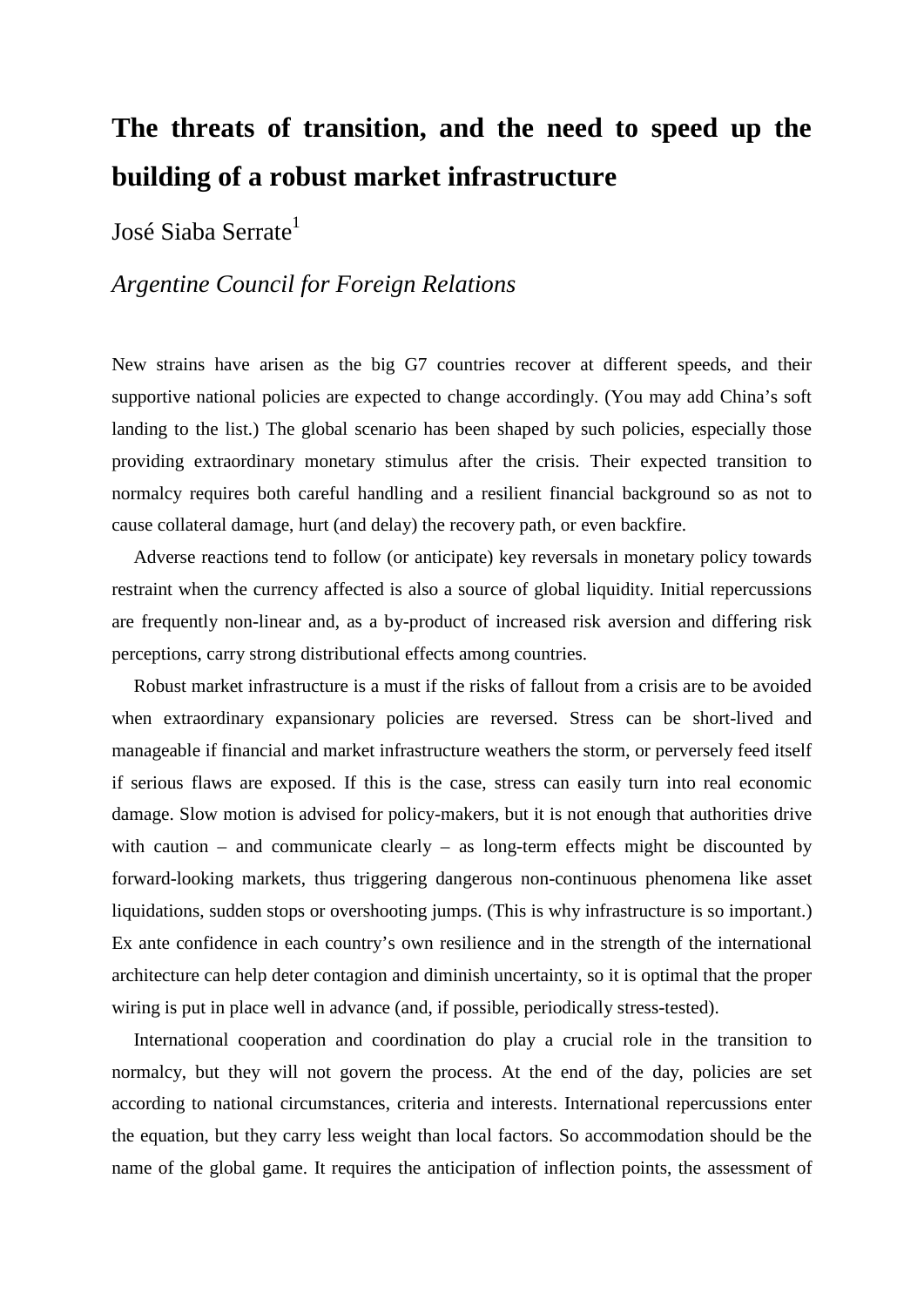their likely consequences, and the design and installation of well-thought-out shock absorbers. Final outcomes will depend not only on local decisions, but on global linkages and the functionality of the international architecture. Some bargaining space – nowadays lacking – would also be needed. As a world forum that covers all levels of dialogue and discussion – from the most technical to the political top – the G20 is the best-equipped to shoulder many of these responsibilities .

Even if it were not all encompassing, policy-makers and economic agents would benefit if a guide map could drawn up in advance of the next crisis, covering information on authorities' forward guidance, economic projections, exit routes, infrastructure reports, and market positioning and sensitivities, as well as their expected interactions.

#### **The lessons of 2013**

On 4 April 2013, the Bank of Japan launched its 'quantitative and qualitative easing' by announcing its intention to double the monetary base by year-end 2014, through purchases of bonds and other long-term financial assets. For a country one-third the size of the United States economy, the quantity of transactions involved – almost 70 per cent of the monthly Federal Reserve's QE3 program, at current exchange rates – was a huge endeavour. International spillovers were quick and visible: a steep fall in global interest rates followed across the board. Investors rushed to buy fixed-income assets and other risky instruments in 'the search for yields' – a race to anticipate the reinvestment needs of Japanese institutions as they gradually sell their assets to the Bank of Japan (and, given the limits of their local market, might have to channel some of their funds abroad).

Only days later, on 16 April, one high-ranking Fed official, Janet Yellen, warned of the risks of excessive leverage and risk-taking. By mid-May, when Ben Bernanke, the chairman of the Fed, picked up the same argument, everybody noticed. His comment on the possibility of a QE3 tapering was a huge shock. All of a sudden, yield hunters began to be haunted by rising yields. The April bonanza completely unravelled and turned into a nightmare for a wide spectrum of financial assets (with a strong bias against emerging markets).

This situation cannot be simply explained as a case of conflicting national policies or of coordination failure. Central banks' bond purchases (paid by monetary base issuance) always add to liquidity supply. A tentative switch to buying fewer bonds means liquidity is still being injected, albeit at a decreasing pace. So there was no direct conflict between the Bank of Japan and the Fed initiatives. Both institutions were planning to increase their home liquidity pool (though one was increasing its efforts while the other was considering a possible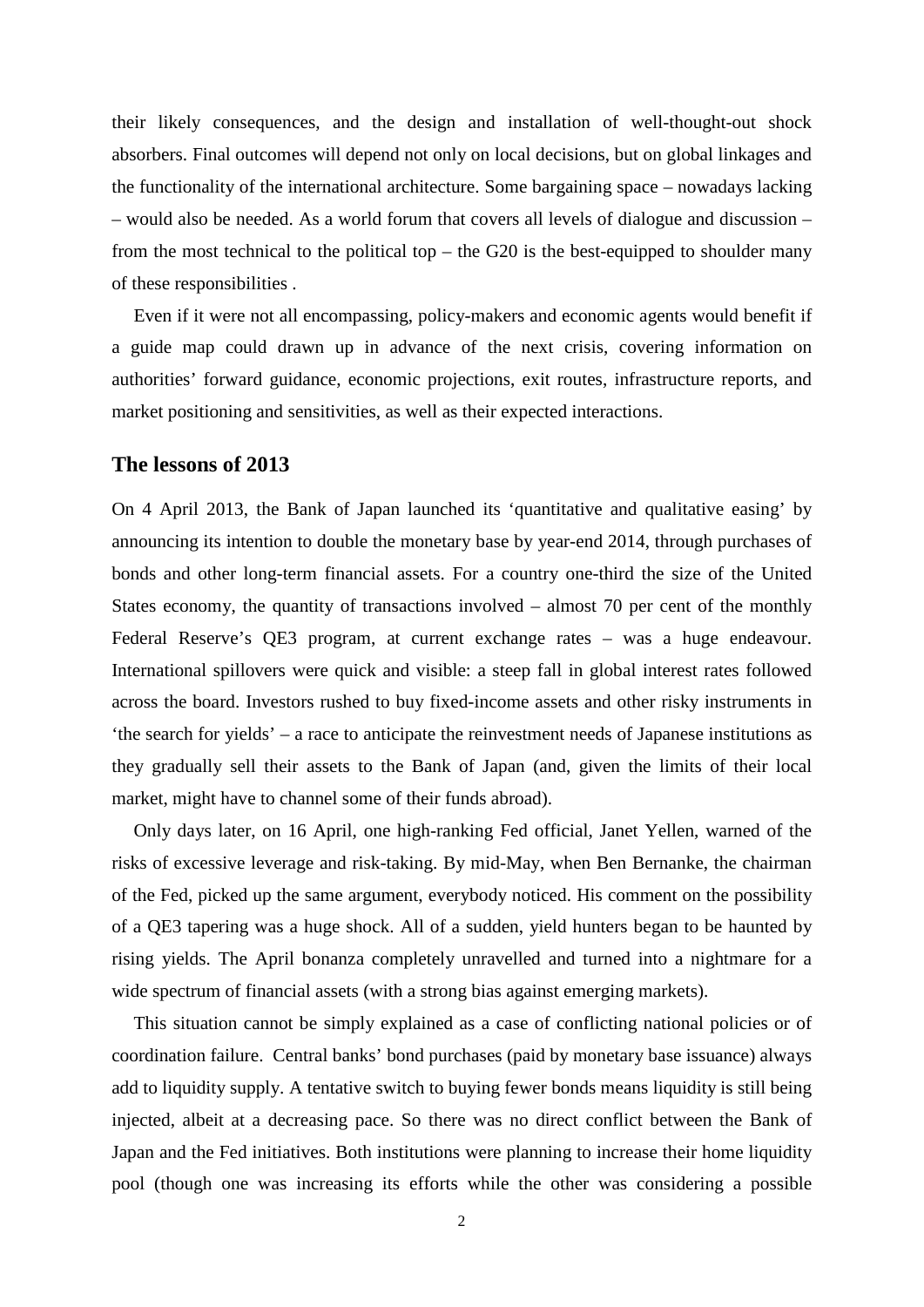weakening, subject to economic conditions). Recent market volatility is thus not attributable to liquidity unwinding, as this is still yet to officially happen. More to the point: the zero interest rate policy followed by the Fed is independent of the QE3 program. Fed officials were crystal clear that short-term rates would remain unchanged. According to their projections, the Fed funds rate will not increase before 2015. But the market was unfazed by this logic. While short-term rates did not move, (risk-free) long-term rates skyrocketed. The mere mentioning of 'tapering', unaccompanied by actual policy action, was sufficient to trigger a huge reversal in financial conditions and deliver an undesired and unexpected effective tightening.

It was a reminder that monetary policy outcomes depend not only on central bank decisions but also on their interplay with investors and other economic agents. In fact, private sector portfolio shifts prevailed. Their selling pressure drove yields way up as they reallocated their exposure to interest rate risk (by adjusting duration, credit and even geographical exposure). Was it a sign of communication failure? Not essentially. Messages coming from Fed officials were contradictory, and their forecast of a short-term pick up in GDP growth was a mistake (corrected in their September meeting), but that was not the key issue. Monetary accommodation will not last forever: when it ends, a front-loaded response – and as a consequence, an overshooting of long-term rates – might be the rational behaviour of the private sector, as each individual agent tries to stay one step ahead of the pack and avoid taking capital losses. Private sector anticipation is the sensitive matter.

Certainly, monetary accommodation is not ending yet (and will not for years to come). According to Fed, monetary accommodation might be peaking soon (or getting closer to a peak), conditional to economic performance. But effective financial accommodation – the net outcome of the whole interactive process – could have its best days behind it if the private sector does not backtrack. Investors that sold long-term Treasuries in May sit on comfortable gains. Unless the economy tanks again, they earned a huge reward for their anticipation. On the other hand, nominal and real long-term rates are now higher than they need to be. Growth and inflation have remained subdued, and both could suffer. The October US Government shutdown did not help either. So there's a negative feedback process occurring. Paradoxically, the attempt to engage with the exit road from QE3 led to an unexpected tightening. The economy might weaken. Politics could have made the situation worse. You need a strong financial environment to digest such unforeseen (but, in retrospect, unavoidable) setbacks. If it proves vulnerable, the exit road from QE3 might even lead to a QE4 (as occurred with the two previous QE programs). So financial robustness must be in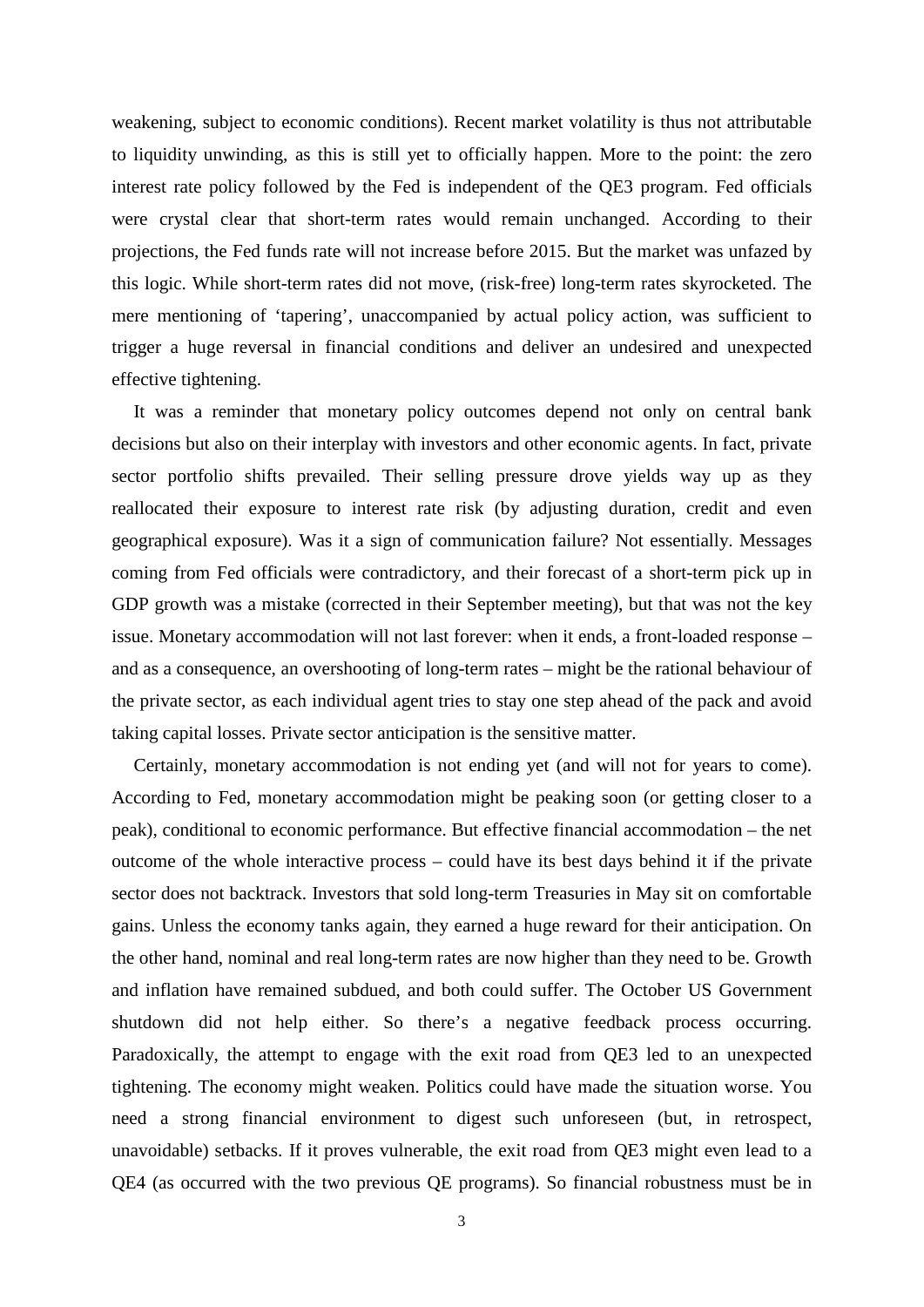place when expansionary policies are cancelled, or you might be forced to stay with those policies (and, eventually, their net costs) for far longer than otherwise would be advisable. In a nutshell, policy would lose its natural economic conditionality and remain captive to financial stability uncertainties.

International reverberations from the talk of tapering were even more powerful than in the United States. Consider emerging market economies: capital inflows turned into sharp outflows without notice. Currencies and all types of financial assets were severely hurt as risk aversion erupted and global liquidity dried up. As commodity prices sank, second-round effects punished those countries heavily dependent on their export revenue. Not only longterm rates shot up; short-term rates escalated too. In order to stabilise financial conditions and expectations, despite the deteriorating economic prospects, some local central banks were forced to tighten up. Current account deficits provide easy targets for attack as they are considered a sign of vulnerability per se. In 'sudden stop' scenarios, deficits are bad, surpluses are good. End of story.

Not only monetary policy shifts will matter in the future. The pending G7 agenda of fiscal consolidation – in the United States, in Europe and in Japan – stands out as another source of likely tensions on the international economic horizon. And more so if Europe needs to restructure sovereign debts or to purge its undercapitalised banking sector.

## **Stronger infrastructure and early warning system needed**

The path advanced economies' must take in returning to normalcy will be a multi-stage, multi-year process. Success at one stage will involve opening the door to new risks at the next level, as stimulus and support policies are gradually scaled down. Their removal might prove to be premature, poorly conducted, reveal hidden collateral damage, or trigger adverse side-effects (which might be unexpected, or the combination of a positive effect at national level with a negative spillover abroad). A resilient economy and market infrastructure – capable of resisting sudden shocks and tail events – should be a priority. Financial system strength is at the core of the transmission process when shocks occur, so it must be given preferential treatment. Issues to be addressed include speeding up the pace of installation of the basic bank regulatory framework, dealing with the risk imposed by systemically important financial institutions (SIFIs) – that is, attacking the 'too big to fail' problem – and curbing risks from shadow banking. Regulation is not enough for success; nothing replaces the role of effective oversight.